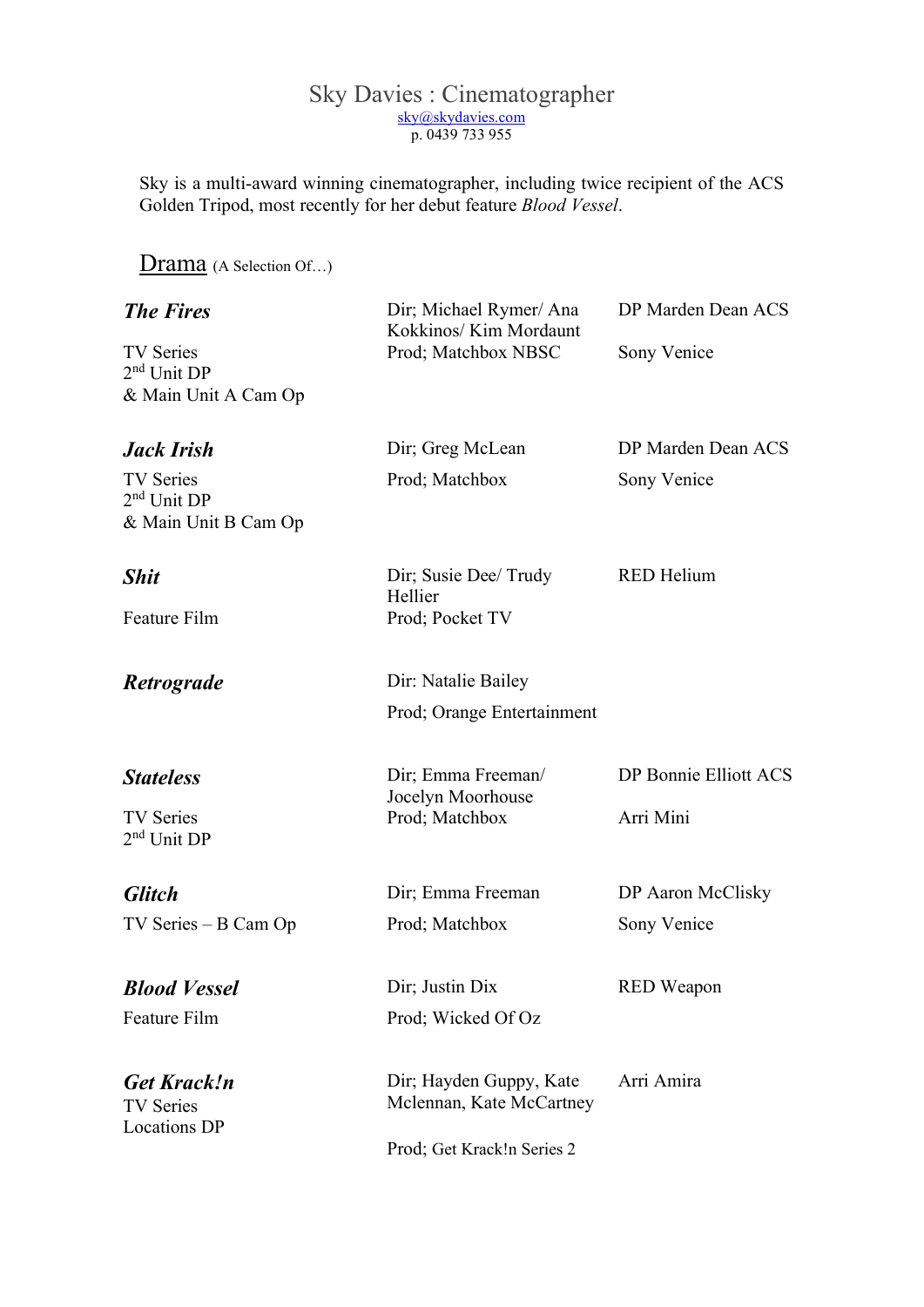| <b><i>Undertow</i></b>                                | Dir; Miranda Nation                         | DP; Bonnie Elliott ACS                        |  |
|-------------------------------------------------------|---------------------------------------------|-----------------------------------------------|--|
| Feature Film<br>2 <sup>nd</sup> Unit DP               | Prod; Emerald Productions                   |                                               |  |
| <b>Romper Stomper Next Gen</b>                        | Dir; Various                                | DP; Bonnie Elliott ACS                        |  |
| <b>TV Series</b><br>Additional Camera Op              | Prod; RPRD                                  |                                               |  |
| <b>Mrs McCutcheon</b>                                 | Dir; John Sheedy                            | Blackmagic Ursa Mini 4.6k                     |  |
| <b>Short Film</b>                                     | Prod; Buffalo Media                         |                                               |  |
| <b>Sexy Herpes</b>                                    | Dir; Madeleine Dwyer                        | Blackmagic Ursa Mini 4.6k                     |  |
| <b>Web Series</b>                                     | Prod; Beyond Edge                           |                                               |  |
| <b>The Warriors</b>                                   | Dir; Various                                | DP; John Brawley                              |  |
| <b>TV Series</b><br>C Camera Op                       | Prod; Reflective Media                      |                                               |  |
| <b>Fresh Food People</b><br><b>Web Series</b>         | Dir; Various<br>Prod; Tran Productions      | Blackmagic Ursa Mini 4.6k                     |  |
| <b>Mechano</b><br><b>Short Film</b>                   | Dir; Justin Dix<br>Prod; The Wicked of Oz   | Red Weapon                                    |  |
| <b>How To Life</b><br><b>Web Series</b>               | Dir; Tim Bartley<br>Prod; Princess Pictures | Arri Alexa                                    |  |
| <b>Little Acorns</b><br><b>Web Series</b><br>A Cam Op | Dir; Various<br>Prod; Guilty                | DP; Jo Donahoe-Beckwith                       |  |
| <b>Emo-The Musical</b><br>Feature Film<br>A Cam Op    | Dir; Neil Triffett<br>Prod; Lee Matthews    | DP; Ellery Ryan ACS                           |  |
| <b>Hunters</b>                                        | Dir; Various                                | DP; John Brawley<br><b>Bonnie Elliott ACS</b> |  |
| <b>US Mini Series</b><br>Additional Camera Op         | Prod; Matchbox                              |                                               |  |
| <b>Goodnight Sweetheart</b><br><b>Short Film</b>      | Dir; Bec Peniston-Bird<br>Prod; Jim Wright  | Arri Alexa                                    |  |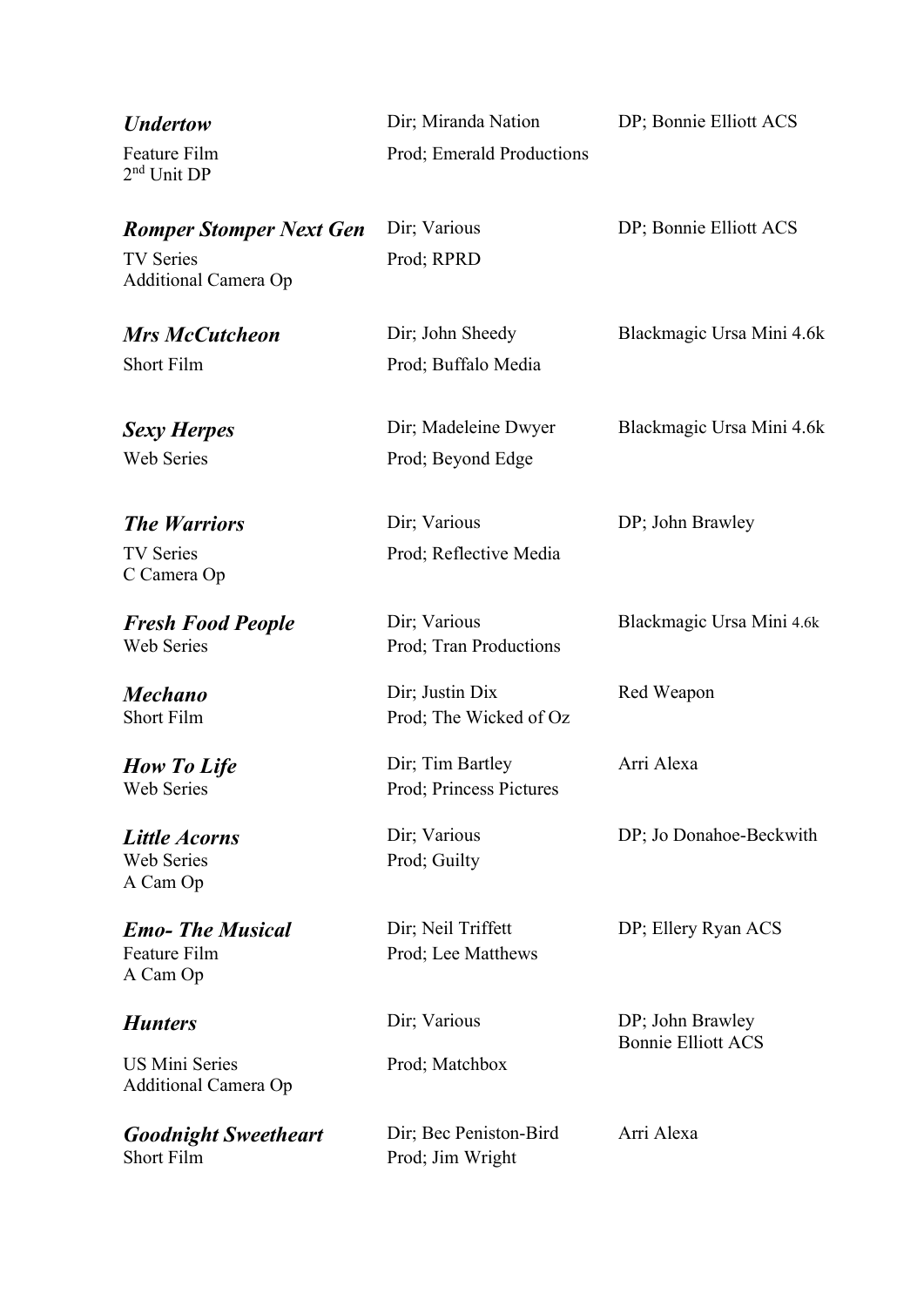| <b>The Turning – Damaged</b><br><b>Goods</b>                          | Dir; Anthony Lucas                                            | DP; Jody Muston           |
|-----------------------------------------------------------------------|---------------------------------------------------------------|---------------------------|
| <b>B</b> Cam Operator                                                 | Prod; Robert Connelly                                         |                           |
| <b>Summer Suit</b><br><b>Short Film</b>                               | Dir; Bec Peniston-Bird<br>Prod; F Sciacca                     | Arri Alexa                |
| Documentaries                                                         |                                                               |                           |
| <b>Coming Back Out Ball</b>                                           | Dir; Sue Thomson<br>Prod; CBOB Films                          | Blackmagic Ursa Mini 4.6k |
| <b>The History of Words</b><br><b>Australian Leg</b>                  | Dir; David Sington<br>Prod; TV DOX                            | F <sub>55</sub>           |
| <b>The Nightside</b>                                                  | Dir; Sophie Hexter<br>Prod; HW Collective                     | Blackmagic Ursa Mini Pro  |
| Work With Me                                                          | Dir; Nicole Minchin<br>Prod; Brave Films                      | Blackmagic Ursa Mini Pro  |
| <b>Heroes</b><br><b>Shared DP role w Katie Milwright</b>              | Dir; Nicole Minchin<br>Prod; Cabbage Films                    | <b>RED</b> Weapon         |
| Catalyst<br><b>Day The Dinosaurs Died</b>                             | Dir; Klaus Toft<br>Prod; ABC                                  | F <sub>55</sub>           |
| <b>Keeping Australia Safe</b><br><b>Domestic Violence Refuge Unit</b> | Dir; Gillian Bartlett                                         | C <sub>3</sub> 00         |
|                                                                       | Prod; ITV                                                     | <b>ABC</b>                |
| <b>Rookie Reporter</b>                                                | Dir; Andrew Garrick                                           | C <sub>3</sub> 00         |
|                                                                       | Prod; ABC Kid's TV                                            | ABC3                      |
| Keeping Australia Alive -<br><b>Maternity Unit</b>                    | Dir; Celeste Geer                                             | C <sub>3</sub> 00         |
|                                                                       | Prod; ITV                                                     | <b>ABC</b>                |
| <b>Deception By Design</b>                                            | Dir; Jonnie Morris                                            | Sony F3                   |
|                                                                       | Prod; Kate Pappas                                             | <b>ABC</b>                |
| <b>Graceful Girls</b>                                                 | Dir; Olivia Peniston-<br><b>Bird</b><br>Prod; Nigel Kari Kari | Sony EX3                  |